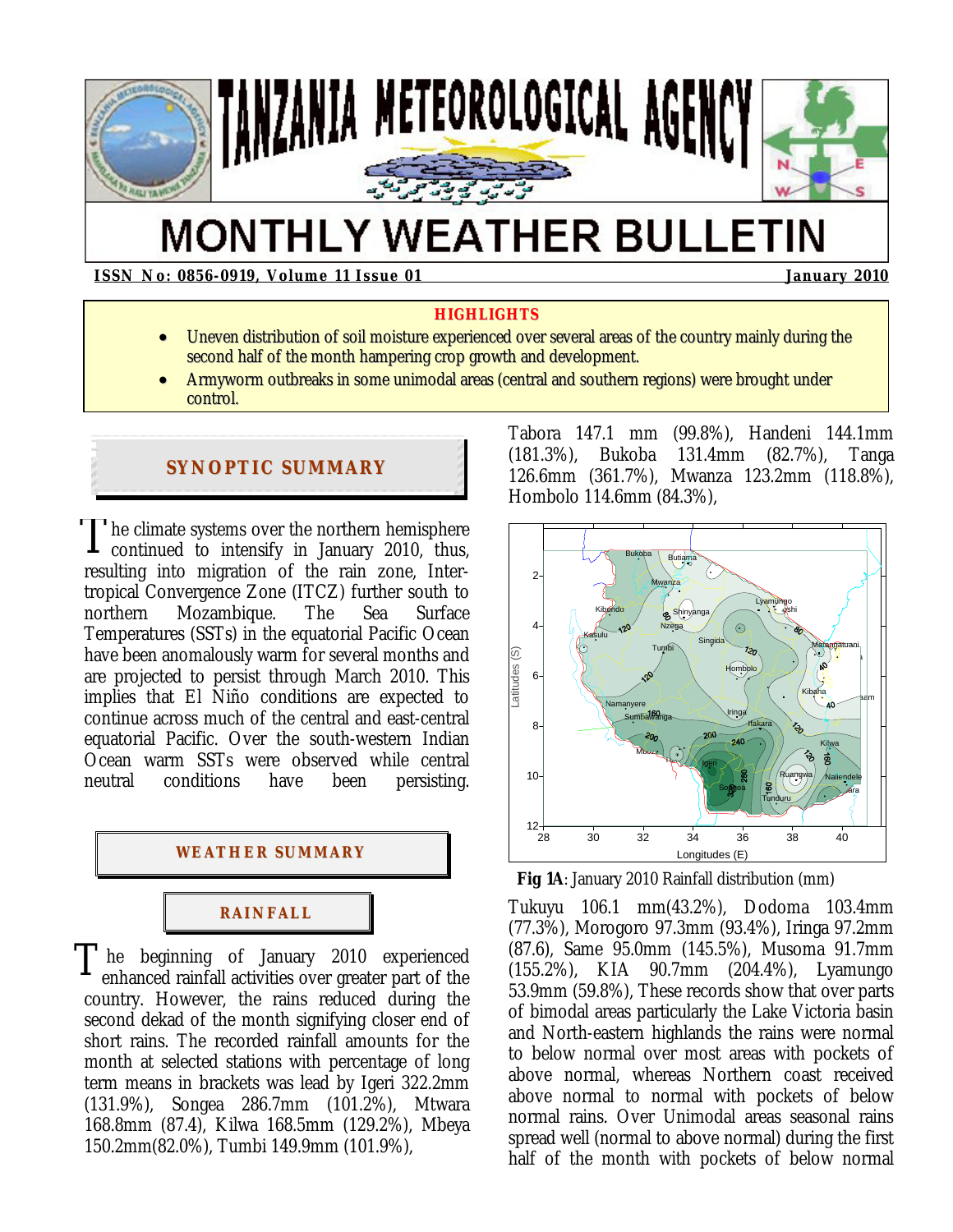over South-western highlands whereby the Central, Western, Southern regions including Southern coast normal rainfall conditions were observed.

## **MEAN AIR TEMPERATURE**

uring the month under review the country experienced cool to hot temperatures whereas the higher altitude areas of the country (Southwestern and Northeastern highlands) experienced cool temperatures as indicated in Figure 2A.  $\sum_{\text{ex}}$ 



**Fig2A**: January 2010 Mean Maximum Temperature (°C)



**Fig 2B:** January 2010 Mean Minimum Temperature (°C)

Mean maximum air temperatures recorded ranged between 24 ºC and 33 ºC. The highest absolute maximum temperature of 33.6 °C was recorded at Dodoma during the third dekad of the month. The lowest mean maximum temperature was 23.6 °C at Sumbawanga in the Southwestern highlands.

The mean minimum air temperatures recorded ranged from 13 ºC to 26 ºC. The lowest value of mean minimum temperatures recorded was 13.1 °C at Sumbawanga in the Southwestern highlands while the highest value of 25.8 °C was Kilwa over the coastal belt.

## **MEAN SUNSHINE HOURS**

unshine duration records across the country Sunshine duration records across the country during January show that the mean bright sunshine hours ranged from about 5 hrs/day over Southwestern areas of the country to more than 7 hrs/day over Northern, Eastern and Central and the Southern part as shown in Figure 3. The shortest mean duration was 3.9 hrs/day recorded over Southwestern areas while the longest was 8.9 hrs/day observed over Northeastern highlands.



**Fig 3:** January 2010 Mean Sunshine Hours (hrs/day)

# **MEAN WI ND SPEED**

ean wind speed across the country ranged from 4  $M_{\text{to}}$  more than 10 km/hr during the month of January as shown in Figure 4. Some parts of eastern experienced wind speed exceeding 12 km/hr. Low wind speed of below 4 km/hr was recorded over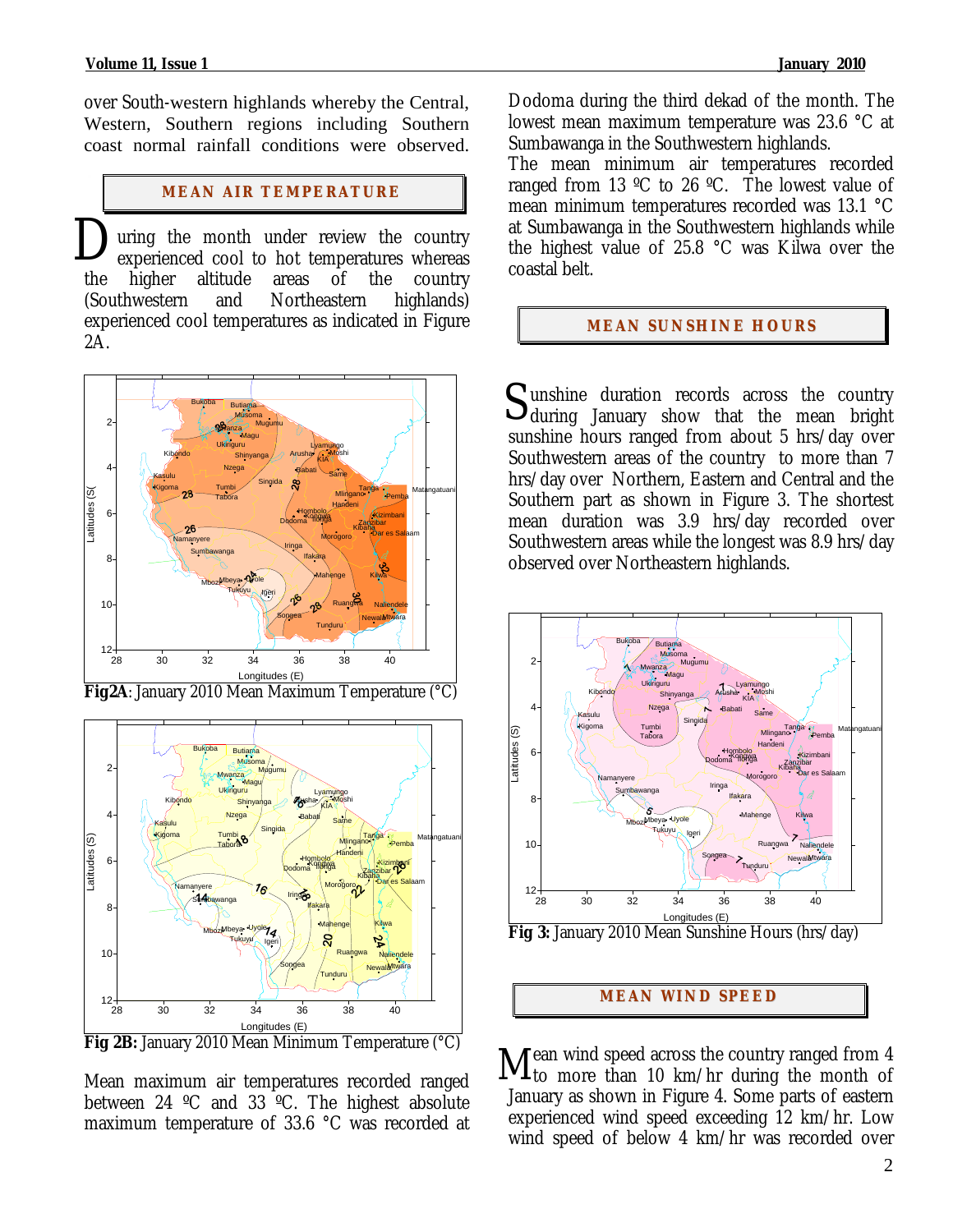some parts of Northeastern highlands, Western and pockets over the Southern.





## **SATELLITE I NFORMATION**

Figure 5 depicts more improvement of vegetation<br>coverage during the second dekad of January coverage during the second dekad of January 2010 as Normalized Difference Vegetation Index (NDVI) from METEOSAT satellite sensor. In the second dekad of January 2010, the satellite depicted NDVI between medium to very high indices over most of the areas of Central, Western, South and Southwestern highlands as shown in Figure 5 below. However, there were some few areas with very low indices of vegetation, thus depicting improvement of pasture availability for livestock.



**Fig 5:** Vegetation condition during January, 2010

## **AGROMETEOROLOGICAL SUMMARY**

ry spells were persistent during January causing  $\mathbf{D}$ ry spells were persistent during January causing solid moisture stress to crops over most areas of the country. Crops mainly maize, beans, sorghum and paddy that were at growth and development stages ranging from emergence to wax ripeness, in good state, eventually got harrmpared. Several parts of Bimodal areas particularly Coast, Northern coast, Northeastern highlandsnd and Lake Victoria basin (Magu, Shinyanga, Pangani and Hai, Same and Moshi (Lyamungu) districts) observed pockets of temporary to permanent wilting of crops mainly maize. Likewise, over Unimodal areas that cover Western, Central and Southern parts including Kasulu, Nzega, Kongwa, Babati, Kibaha, Ruangwa, Shinyanga and Meatu districts also involved in the dry spell consequence.

For beans crop it was graded poor to moderate state at between budding and ripeness stages as observed over parts of Kagera region (Lake Victoria basin), Rombo (lower), Lyamungu (northeastern highlands) and Kigoma north, as well as southern and southwestern highlands. The unreliable crop state was due to uneven distribution of soil moisture obtained in these areas during early stage of the crop and later.

Paddy crop also faced some hindrance starting from the early stage when the ponds into which it was transplanted, got shallower or dried up as was the case with most areas particularly Shinyanga, Magu and Nzega districts, though doing well in Ruvnma region (Tunduru district). Few areas in Kongwa and Mpwapwa (Dodoma region) and Kilosa in Morogoro region left with bare fields after the flood-flash sweep up. Planting, replanting and gap filling were the major field activities continued over Ifakara and Ilonga (Morogoro region) following late replenishment of soil moisture observed during the second half of the month, as well as for Simanjiro, Monduli and Loliondo districts in Northeastern highlands where similar field activities progressed fairly.

Armyworm outbreaks spoilt young crops in some Unimodal areas and in the Island of Zanzibar but the situation is under control.

Market supply for cassava over several areas continued fairly well.

Pastures and water availability generally retuned to normal.